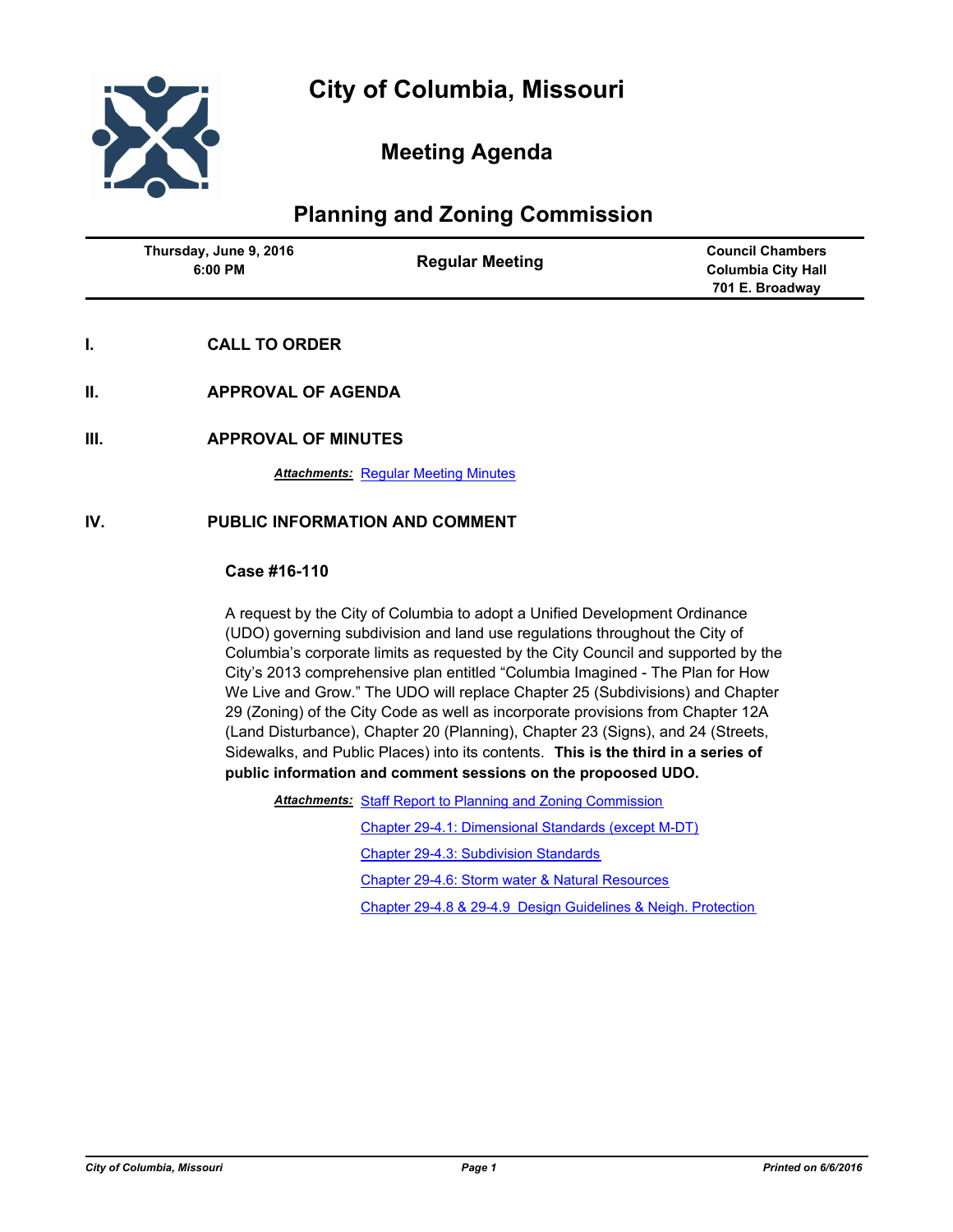## **V. TABLING REQEUSTS**

#### **Case #16-118**

A request by Caleb Colbert (agent) on behalf of Quonset on Tenth, LLC (owner) to rezone land from M-1 (General Industrial District) to C-2 (Central Business District). The 0.42-acre subject site is located on the northeast corner of Tenth Street and Park Avenue, and is addressed 300 N Tenth Street. **(The applicant is requesting that this this item be tabled to the July 7 meeting)**

Attachments: [Staff Report to Planning and Zoning Commission](http://gocolumbiamo.legistar.com/gateway.aspx?M=F&ID=63e60b95-44ba-460d-9847-fea9d38d8466.pdf)

[Correspondence from Applicant - Tabling Request](http://gocolumbiamo.legistar.com/gateway.aspx?M=F&ID=10cc4bdf-bdeb-44b9-b7ff-7f662760f975.pdf)

## **VI. SUBDIVISIONS**

### **Case #16-101**

A request by Engineering Surveys and Services (agent) on behalf of the City of Columbia (owner) for approval of a two-lot final minor plat to be known as "Sixth & Cherry Garage Subdivision", along with an associated variance to Section 2546(b). The 1.6 acre subject site is located on the northwest corner of Sixth Street and Locust Street. **(This item was tabled at the May 19, 2016 meeting)**

**Attachments: [Staff Report to the Planning and Zoning Commission](http://gocolumbiamo.legistar.com/gateway.aspx?M=F&ID=17776217-4c88-4fea-ae88-0220c42caa53.pdf)** [Locator Maps](http://gocolumbiamo.legistar.com/gateway.aspx?M=F&ID=3cf8a1ac-ee6f-49a2-993b-e5461958546c.pdf) [Final Plat](http://gocolumbiamo.legistar.com/gateway.aspx?M=F&ID=81de0347-3ecf-4ec8-8a99-2ce518b953ec.pdf) [Variance Worksheet](http://gocolumbiamo.legistar.com/gateway.aspx?M=F&ID=d713c414-130d-4214-9e25-12975effff46.pdf)

#### **Case #16-105**

A request by Crockett Engineering (agent) on behalf of Thomas Richards (owner) for a two-lot final plat to be known as "Russell Subdivision Plat No. 6". The subject site contains 2.94 acres and is addressed as 407 Russell Boulevard.

Attachments: [Staff Report to Planning and Zoning Commission](http://gocolumbiamo.legistar.com/gateway.aspx?M=F&ID=4395ff77-c6e4-49a6-8b27-e5e287134127.docx)

[Locator Maps](http://gocolumbiamo.legistar.com/gateway.aspx?M=F&ID=153d80cd-c421-49cf-90e3-79b3305ae44c.pdf)

[Final Plat](http://gocolumbiamo.legistar.com/gateway.aspx?M=F&ID=3622aa33-da67-4baa-909d-8d8d0d5c7311.pdf)